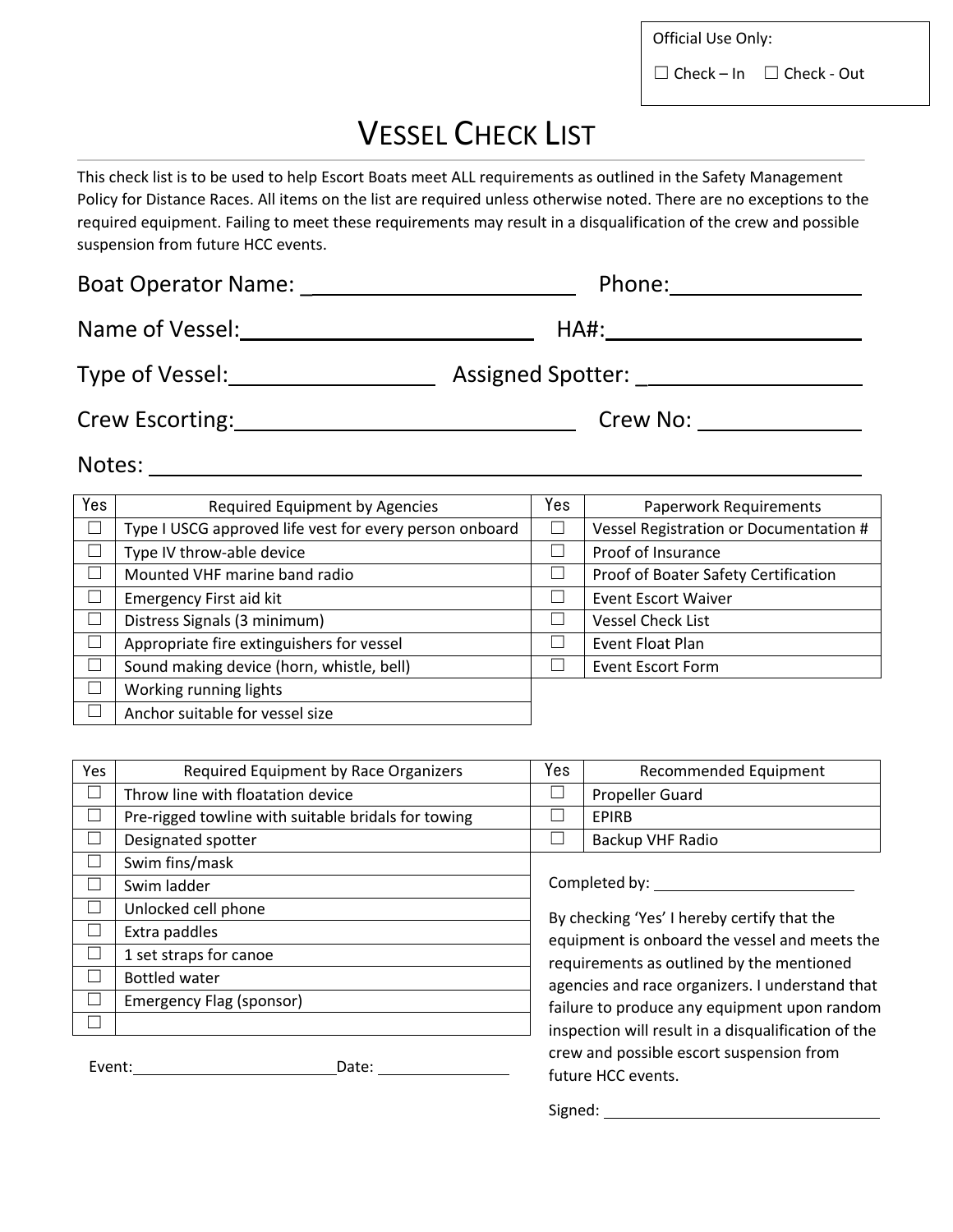Date:

Crew Name:

Crew No.

## EVENT FLOAT PLAN

| <b>IDENTIFICATION</b>                                                                                                                                                                                                         |                                                                                                                                                                                                                                |                                                                                                                                                                                                                               |
|-------------------------------------------------------------------------------------------------------------------------------------------------------------------------------------------------------------------------------|--------------------------------------------------------------------------------------------------------------------------------------------------------------------------------------------------------------------------------|-------------------------------------------------------------------------------------------------------------------------------------------------------------------------------------------------------------------------------|
|                                                                                                                                                                                                                               |                                                                                                                                                                                                                                | Vessel Name: 1990 Manner Channel Manner Channel Documentation/Registration No.                                                                                                                                                |
|                                                                                                                                                                                                                               |                                                                                                                                                                                                                                | Length: Type: Hull & Trim Colors: 0ther Features:                                                                                                                                                                             |
|                                                                                                                                                                                                                               |                                                                                                                                                                                                                                |                                                                                                                                                                                                                               |
| <b>OPERATOR</b>                                                                                                                                                                                                               | Name: and the contract of the contract of the contract of the contract of the contract of the contract of the contract of the contract of the contract of the contract of the contract of the contract of the contract of the  | <b>Cell Phone: Cell Phone: Cell Phone: Cell Phone: Cell Phone: Cell Phone: Cell Phone: Cell Phone: Cell Phone: Cell Phone: Cell Phone: Cell Phone: Cell Phone: Cell Phone: Cell Phone: Cell Phone:</b>                        |
|                                                                                                                                                                                                                               | Address: Andreas Address: Address: Address: Address: Address: Address: Address: Address: Address: Address: Address: Address: Address: Address: Address: Address: Address: Address: Address: Address: Address: Address: Address | <b>Exercise Alt Phone:</b>                                                                                                                                                                                                    |
|                                                                                                                                                                                                                               | City: State: Zip Code: E-mail:                                                                                                                                                                                                 |                                                                                                                                                                                                                               |
| Age: Gender:                                                                                                                                                                                                                  | سين المراجع                                                                                                                                                                                                                    | Notes: Notes:                                                                                                                                                                                                                 |
| <b>PASSENGERS</b>                                                                                                                                                                                                             |                                                                                                                                                                                                                                |                                                                                                                                                                                                                               |
| Name: Name                                                                                                                                                                                                                    |                                                                                                                                                                                                                                | Phone: □ Crew Member □ Coach □ Boat Crew                                                                                                                                                                                      |
| Name: and the state of the state of the state of the state of the state of the state of the state of the state of the state of the state of the state of the state of the state of the state of the state of the state of the |                                                                                                                                                                                                                                | Phone: <u>□ Crew</u> Member □ Coach □ Boat Crew                                                                                                                                                                               |
| Name: <b>Name:</b> Name: 1999                                                                                                                                                                                                 |                                                                                                                                                                                                                                | Phone: □ Crew Member □ Coach □ Boat Crew                                                                                                                                                                                      |
| Name: Name                                                                                                                                                                                                                    | Phone:                                                                                                                                                                                                                         | □ Crew Member □ Coach □ Boat Crew                                                                                                                                                                                             |
| Name: Name                                                                                                                                                                                                                    | Phone: The Contract of the Contract of the Contract of the Contract of the Contract of the Contract of the Contract of the Contract of the Contract of the Contract of the Contract of the Contract of the Contract of the Con | □ Crew Member □ Coach □ Boat Crew                                                                                                                                                                                             |
| Name:                                                                                                                                                                                                                         | Phone:                                                                                                                                                                                                                         | $\Box$ Crew Member $\Box$ Coach $\Box$ Boat Crew                                                                                                                                                                              |
| Name: Name                                                                                                                                                                                                                    | Phone: The Contract of the Contract of the Contract of the Contract of the Contract of the Contract of the Contract of the Contract of the Contract of the Contract of the Contract of the Contract of the Contract of the Con | $\Box$ Crew Member $\Box$ Coach $\Box$ Boat Crew                                                                                                                                                                              |
| Name:                                                                                                                                                                                                                         |                                                                                                                                                                                                                                | Phone: □ Crew Member □ Coach □ Boat Crew                                                                                                                                                                                      |
| Name: and the state of the state of the state of the state of the state of the state of the state of the state                                                                                                                | Phone:                                                                                                                                                                                                                         | □ Crew Member □ Coach □ Boat Crew                                                                                                                                                                                             |
| Name: and the state of the state of the state of the state of the state of the state of the state of the state                                                                                                                | Phone:                                                                                                                                                                                                                         | □ Crew Member □ Coach □ Boat Crew                                                                                                                                                                                             |
|                                                                                                                                                                                                                               |                                                                                                                                                                                                                                |                                                                                                                                                                                                                               |
|                                                                                                                                                                                                                               |                                                                                                                                                                                                                                |                                                                                                                                                                                                                               |
|                                                                                                                                                                                                                               |                                                                                                                                                                                                                                |                                                                                                                                                                                                                               |
| <b>EMERGENCY CONTACT</b>                                                                                                                                                                                                      |                                                                                                                                                                                                                                |                                                                                                                                                                                                                               |
|                                                                                                                                                                                                                               |                                                                                                                                                                                                                                |                                                                                                                                                                                                                               |
|                                                                                                                                                                                                                               |                                                                                                                                                                                                                                | Name: Name: Name: Name: Name: Name: Name: Name: Name: Name: Name: Name: Name: Name: Name: Name: Name: Name: Name: Name: Name: Name: Name: Name: Name: Name: Name: Name: Name: Name: Name: Name: Name: Name: Name: Name: Name: |